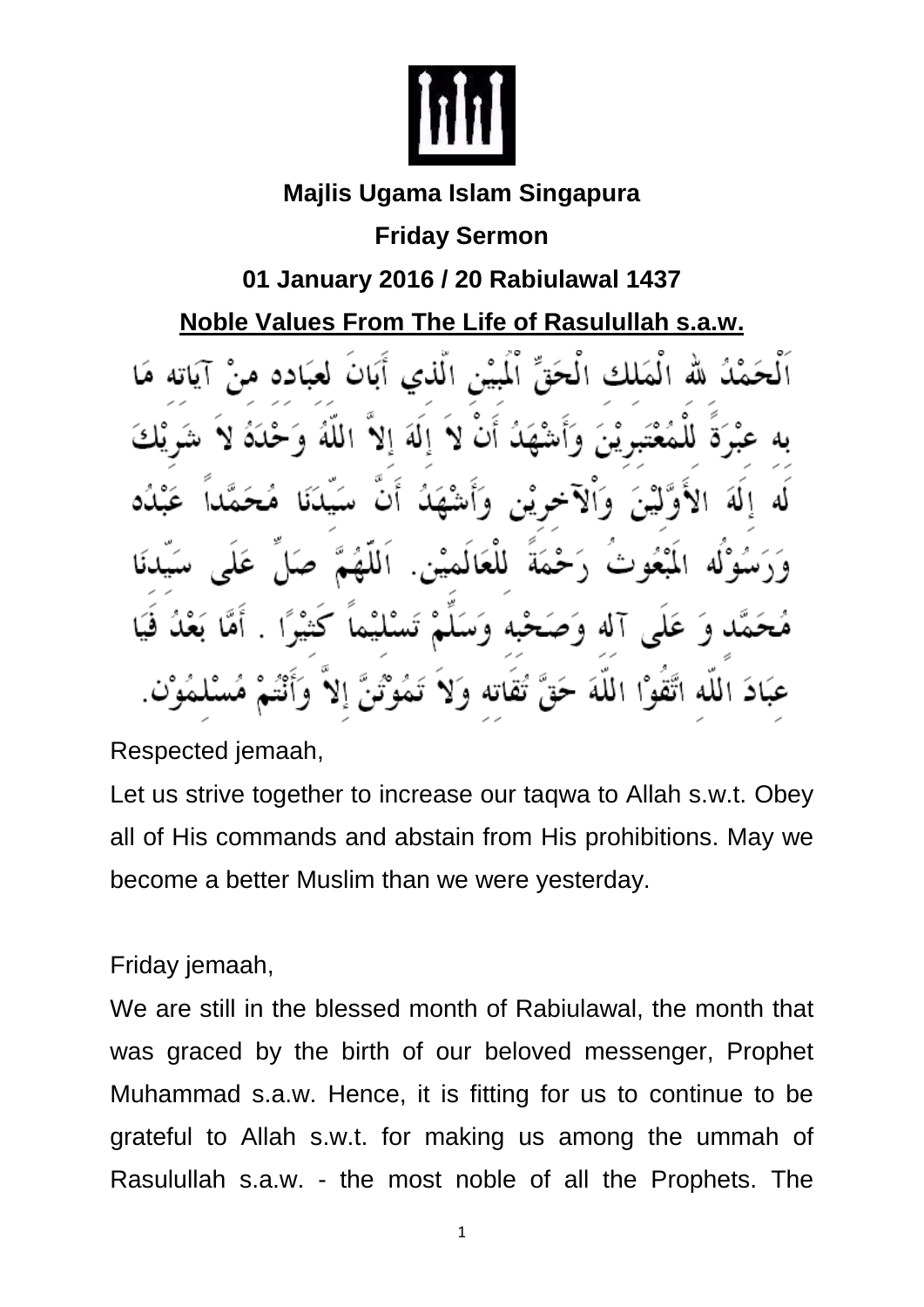ummah that has been bestowed with many blessings simply because of Rasulullah's noble standing in the sight of Allah s.w.t.

Our gratitude to Allah s.w.t. for this gift should not just be expressed with words, supplications and praises. A true servant of Allah and an ummah that is truly grateful will reflect upon and understand the main objective for which Allah s.w.t. sent Prophet Muhammad s.a.w. Let's begin this reflection by understanding the objective as explained in the Quran. For example, Allah s.w.t. says in surah At-Taubah verse 128:

لَقَيْدَ جَآءَ ڪُمُ رَسُوكُ تِينَ أَنفُسِڪُمْ عَرْبِزُّ عَلَيْـهِ مَا عَنِـتُّمَرَ حَرِيضٌ ۖ عَلَيۡتَكُمۡمٖ بِٱلۡمُؤۡمِنِينَ رَءُوشُ رَّحِيــَمُّرْ (١٢٨)

Which means: *"There has certainly come to you a Messenger from among yourselves. Grievous to him is what you suffer; [he is] concerned over you and to the believers is kind and merciful."*

Allah s.w.t. also says in surah Al-Maidah verse 15 and 16:

قَدْ جَمَآءَكُمْ مِّرَبَ ٱللَّهِ نُورٌ وَكِتَنَبٌ مُّبِينٌ ۚ إِنَّا ﴾ يَهَّدِى بِهِ ٱللَّهُ مَنِ ٱتَّبَعَ رِضَوَٰنَ َهُ شُبُلَ ٱلسَّلَٰدِ وَيُخۡرِجُهُم مِّنَ ٱلظُّلُمَـٰتِ إِلَى ٱلنُّورِ بِإِذۡنِهِۦ وَيَهْدِيهِمْ إِلَىٰ صِرَطٍ مُّسْتَقِيدٍ ۚ (١)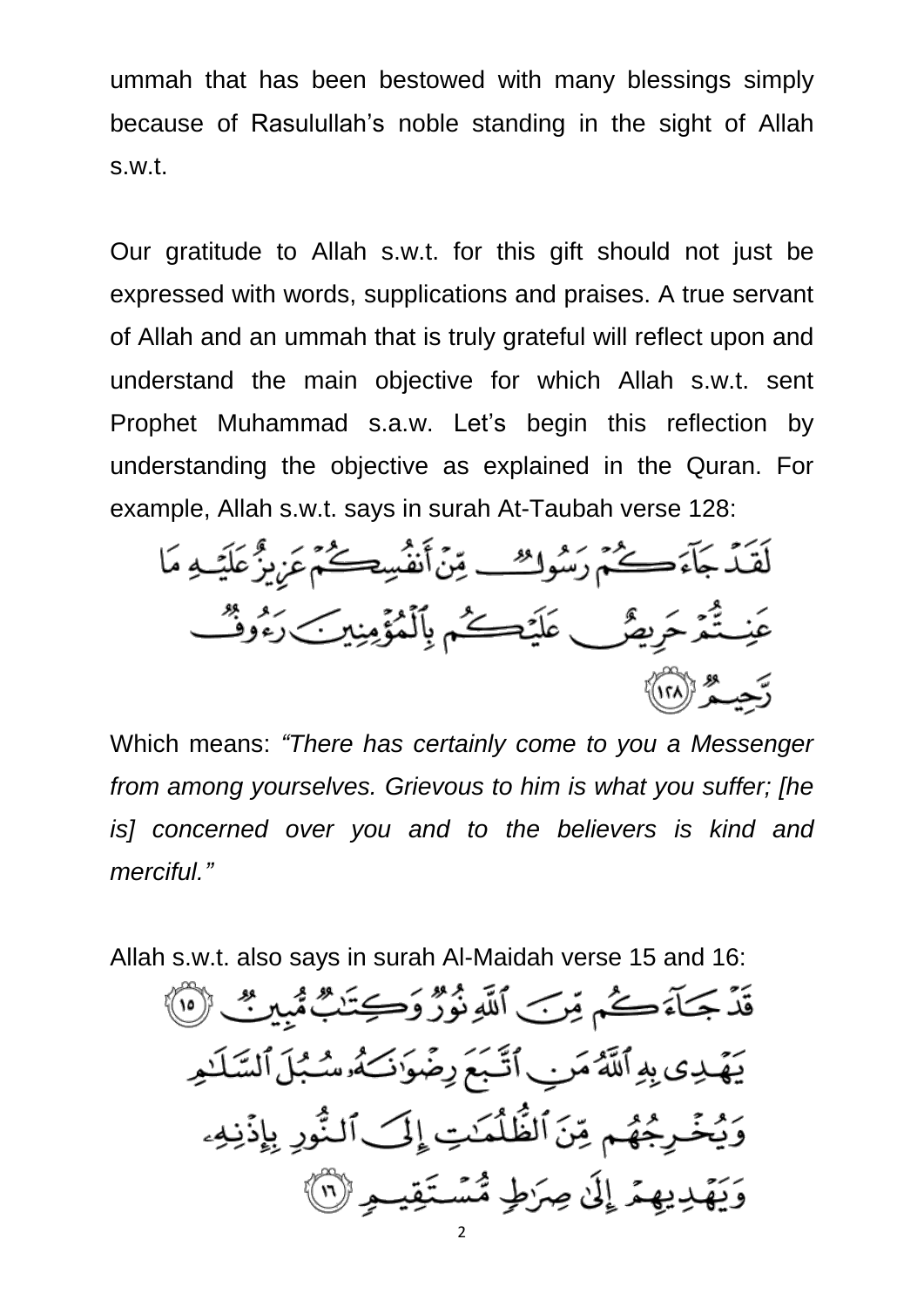Which means: *"There has come to you from Allah a light and a clear Book. By which Allah guides those who pursue His pleasure to the ways of peace and brings them out from darknesses into the light, by His permission, and guides them to a straight path."*

Allah says in surah Al-Anbiya' verse 107:



Which means: *"And We have not sent you, [O Muhammad], except as a mercy to the worlds."*

Blessed jemaah,

These verses explain that Prophet Muhammad s.a.w. was sent as a light to guide us on the path of safety and bring happiness to all aspects of life. In fact, Rasulullah's entire life is an example of it. If we study the sirah or history of the Prophet s.a.w. we will find that every aspect of his life was filled with lessons and guidance for us, from the Prophet himself. It encompasses his relationship with the Creator, his relationships with other people including his family, followers, neighbours, companions, those who were hostile toward him, and even with the environment.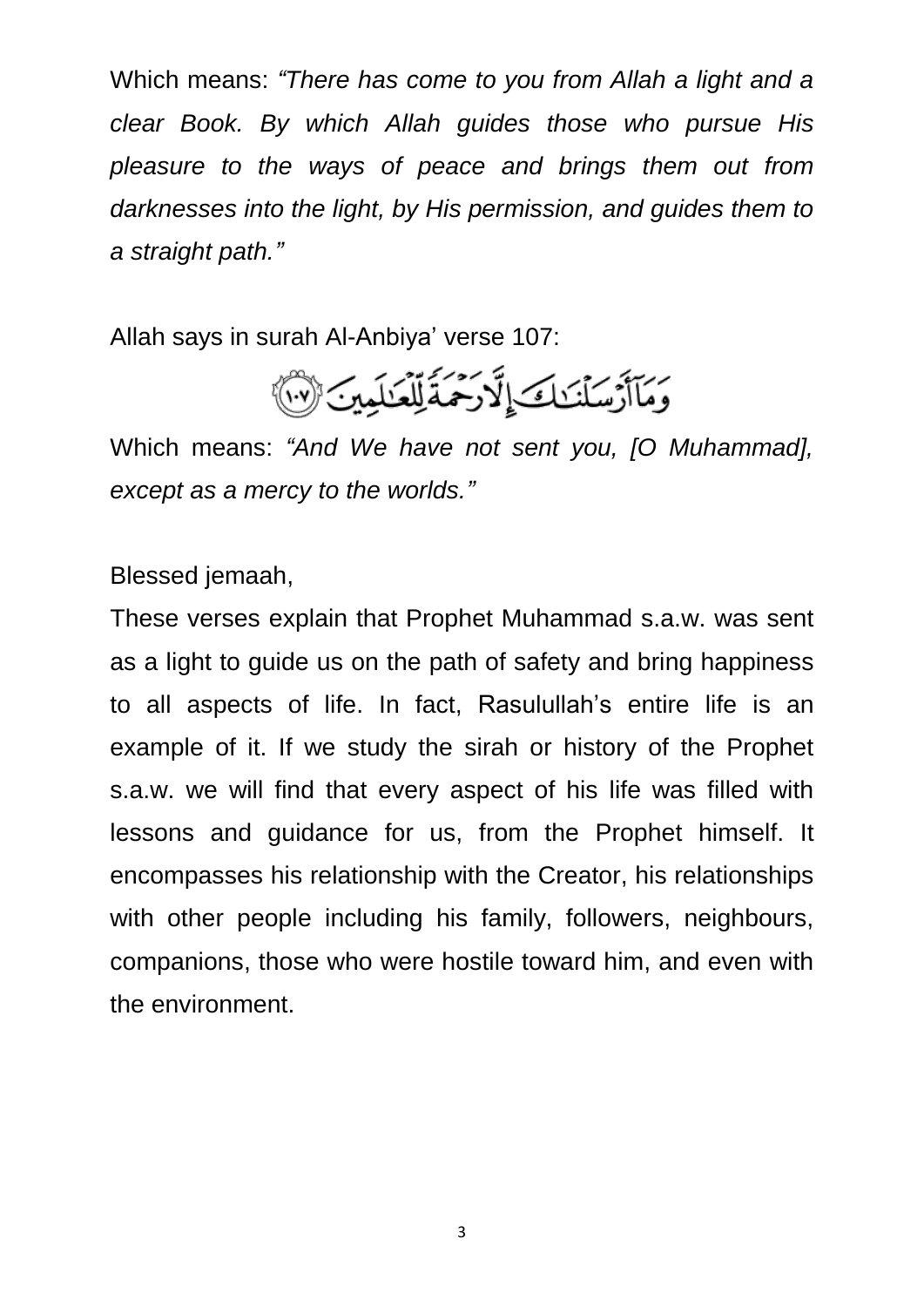Allah s.w.t. mentions in Surah Al-Ahzab, verse 21:

لَّقَدَّكَانَ لَكُمْ فِي رَسُولِ ٱللَّهِ أَسُوَةً حَسَنَةً لِمَنْكَانَ يَرْجُواْٱللَّهَ وَٱلْيَوْمَ مُوَكِّدِ مُرْكَزُونَ مُنْ يَجْرِيَّا (١)

Which means: "*There has certainly been for you in the Messenger of Allah an excellent pattern for anyone whose hope is in Allah and the Last Day and [who] remembers Allah often*.*"*

Thus, we have to truly understand and reflect upon the values taught to us by Rasulullah s.a.w., and how they can be applied in our daily lives.

For example, it was reported that Prophet Muhammad s.a.w. said in a hadith: *"My Lord has commanded me nine qualities: Fear of God in private and in public; to be Just, whether in anger or in calmness; Moderation in both poverty and affluence; That I should join hands with those who break away from me; And give to those who deprive me; And forgive those who wrong me; And that my silence should be meditation; And my words remembrance of God; And my vision a keen observation*.*"* [Hadith reported by Imam Al-Tabrizi in the book Misykat Al-Masabih]

These qualities taught by Prophet Muhammad s.a.w. will only bring about lasting benefits to one. These qualities can help a person overcome differences and disputes. In fact, these qualities taught by Rasulullah s.a.w. will increase our standing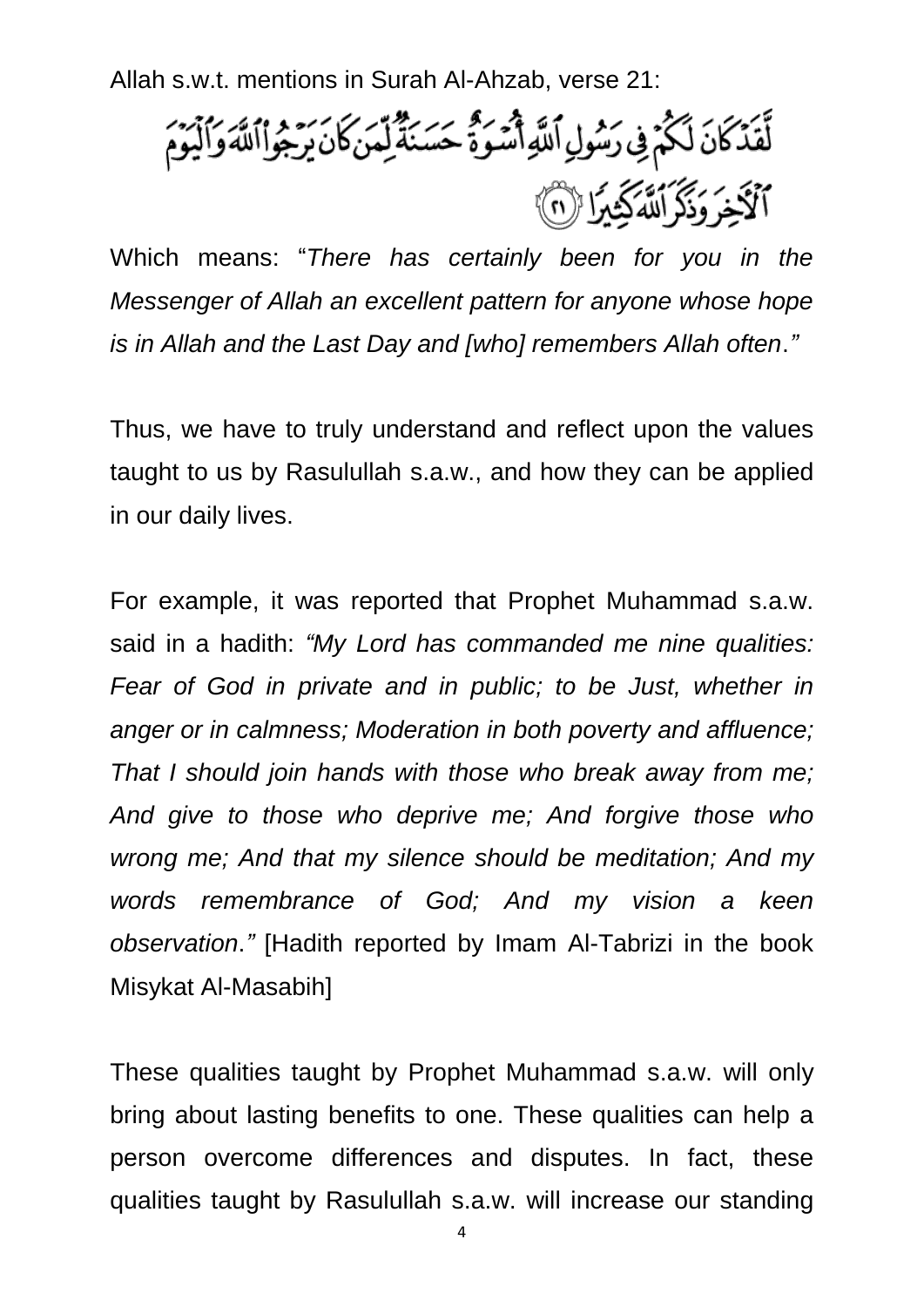in the sight of Allah s.w.t., as well as in the eyes of other humankind. These values are relevant perpetually, and withstand the test of time- applicable in any era whether we interact with others in person or online, through skype or other social media platforms.

Remember jemaah, the platforms and mediums of communication will always change, in line with advancements in technology. It will be more sophisticated offering instant communication. But what remains the same is the users, which are humans, us. Therefore it cannot be void of the values of humanity. And so, we truly need to embody the ethical values displayed by our beloved Prophet Muhammad s.a.w.

These values will help to develop good moral and strong spirituality, thus building our resilience to face a challenging and rapidly changing world.

The aim is to develop a Muslim community with a strong belief (aqidah), noble character (akhlak), educated and knowledgeable, true to principles, are good neighbours, tolerant, confident of diverse views and opinions, and always contributing positively toward community and nation building.

InshaAllah, in 2016, the mimbar will discuss values taught in Islam and demonstrated by Prophet Muhammad s.a.w., and we will start with forgiving others.

5